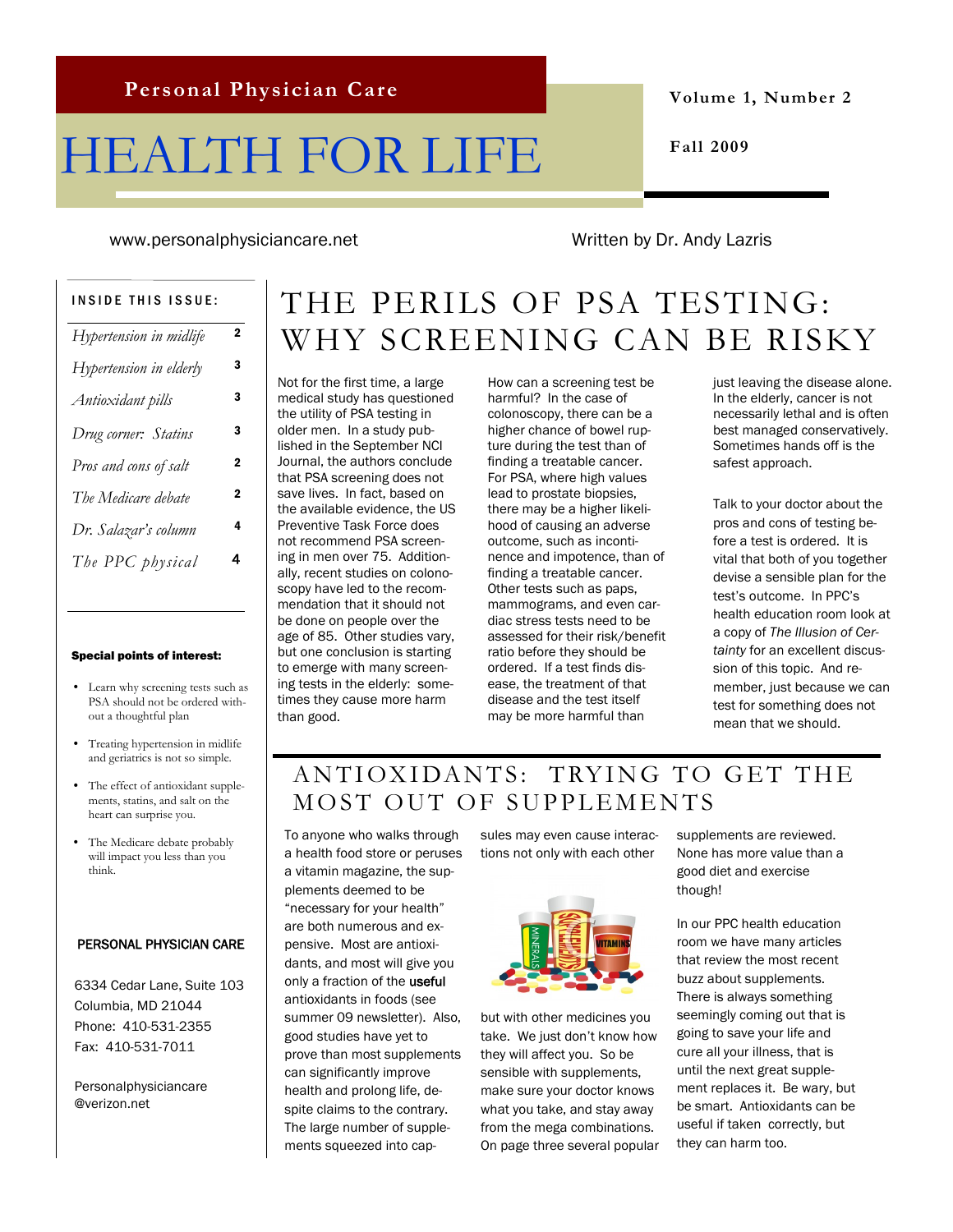

*Don't forget to get your flu shot in October or November! And get pneumovax once after age 65.*

## MIDLIFE CORNER: GETTING CONTROL OF HYPERTENSION

disease, and even death. Initial treatment of hypertension requires two strategies. First, change personal habits that increase blood pressure:

After the age of fifty blood pressure often starts to rise. A strong family history of high pressure, a strong personal history of obesity, and sedentary behavior increase the risk of high blood pressure. Once the systolic (top number) consistently exceeds 140, or the bottom (diastolic) number exceeds 90, it is time to start treatment.



Allowing high blood pressure to fester increases the risk of heart attack, stroke, kidney

lose weight, exercise, see if cutting back on salt helps, and try to reduce mental stress. Second, control other risk factors: stop smoking, reduce cholesterol, and take periodic aspirin. When simple strategies don't

work, it is time to treat with medicine. Medicines to treat hypertension are usually inexpensive and easy to tolerate. Some, like ace inhibitors and beta blockers, help protect the heart in other ways. Even if blood pressure is only high in the office but fine outside

(white coat hypertension), studies suggest it is best to treat. There is never a rush to start treatment; the damage of hypertension takes years to occur. And you should not panic if treatment does not work or if the blood pressure goes very high. Panic only increases blood pressure more! Over the course of months, we will find a good regimen that is effective, and then over the course of years we will adjust the treatment as is needed, even sometimes eliminating medicines. Take control over your pressure in a calm and sensible way before it takes control over you.

*Moderation is your body's best friend.*

Salt is a much maligned food. But we have to remember just how important it is to the function of our body. That is why we so often crave it. The problem is, as with so many things, we consume it in excess. In some people, salt can lead to high blood pressure, swelling of the legs, and even congestive heart failure. Such people are salt sensi-

tive. When eating salt causes your legs to swell, you are likely salt sensitive. Salt sensitivity increases with age, and cutting back on salt consumption often helps salt sensitive people. Also, people who are prone to congestive heart failure need to be very strict with their salt intake. But many people are not salt sensitive, and there are some

NUTRITION: IS SALT A FRIEND OR FOE?

whose blood pressure actually increases if they cut out salt. Also, older people who deprive themselves of too much salt can get dizzy, weak, dehydrated, and often very ill. So as with everything, moderation and common sense should prevail, and don't snub a little salt if your body insists on it.



## POLITICS: THE MEDICARE DEBATE

For those who worry about Medicare reform and what it may mean to you, there is little reason to fret. No proposed plan would strip away the necessary care that Medicare now delivers. If anything, reform would make delivery of valuable care easier to achieve. The PPC model of care is uniquely poised to fit into any new visions of Medi-

care. Having a personal physician, easy access to care, and preventive services clearly reduces the need for hospitalization, excessive testing , medication use, overreliance on specialists, and emergency room visits. Costs are dramatically reduced and the quality of care increases. But we would benefit even more if Medicare would pay

for additional care in the home, would allow rehab stays without needing to be hospitalized first, and would reward primary care as much as it rewards more expensive care. As a PPC patient you already have access to the best care possible. No plan now would decrease Medicare benefits. Let us hope that any reform makes good care even easier to attain.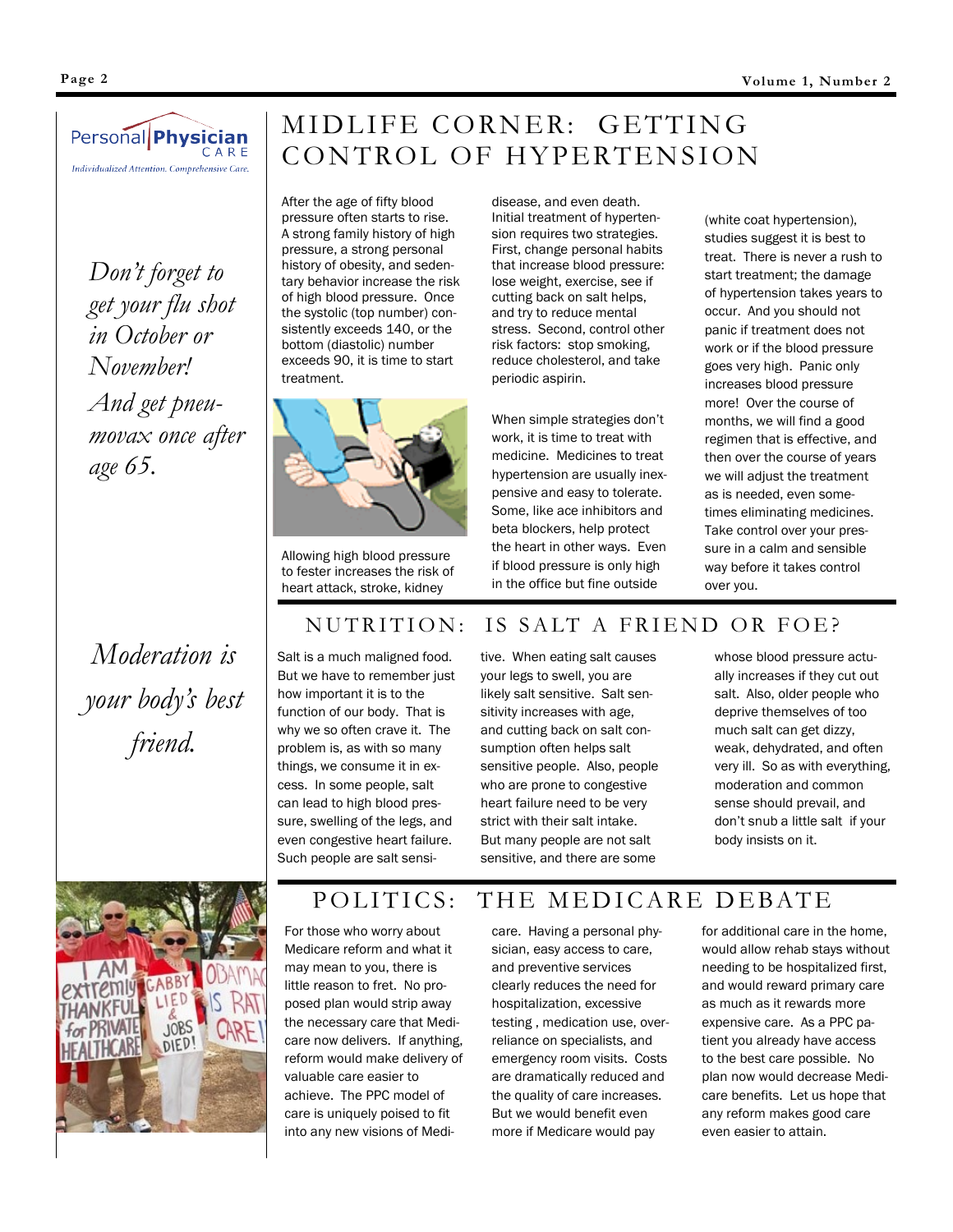## GERIATRIC CORNER: TREATMENT OF HIGH BLOOD PRESSURE

In the 1980's the SHEP trial altered standard thinking about treating hypertension in the elderly by showing that high systolic blood pressure (the top number) in older patients leads to a higher risk of stroke. Systolic bp increases with aging and it is often very difficult to treat. Sometimes even 3 or 4 medicines hardly dent it, sometimes it is much higher in the office than at home. So, how hard should we push to get that number below 140, as SHEP suggests?

As a medical resident in Virginia I traveled to the home of a 93yo man living alone in the country. I examined him, and found his systolic bp to be very high. He was on no medicines and was in great

health. I told my instructor, and we decided to start him on a medicine. One week later, the man died.

Coincidence? Maybe not. Overtreatment of bp can be damaging as well. Many older patients need high blood pressure to allow for blood flow through narrow arteries, and that is why they are resistant to treatment. When we over treat we can cause dizziness, feinting, weakness, tiredness, and even stroke.

There are no studies to guide us about treatment; it often comes down to common sense. If someone has high systolic blood pressure it is worth trying to treat it through exercise, diet, and medicine. But if the pressure refuses to



budge, or if the patient develops symptoms of dizziness or tiredness, we need to respect that and not push treatment too far. We need to take high blood pressure seriously, but we can't let the treatment be worse than the disease.

#### POPULAR ANTIOXIDANT SUPPLEMENTS

Vitamins A,E, and C: E was originally touted as heart protective, but recent studies show just the opposite; E may even increase death risk. Beta Carotene can increase risk of lung CA in smokers. C has shown no benefit in any major cardiac studies.

Coenzyme-Q10: A strong antioxidant, studies suggest it may help heart disease, but there are no good studies. Don't overpay for the more expensive Guercetin form! Linolenic Acid: Extracted from flax seeds and canola, no evidence it is effective.

Omega-3 Fatty Acids: Studies suggest clear improvement in heart disease, strokes, and death. Too much can lead to excessive bleeding.

Antioxidant mega vitamins: You pay a lot for them, but there is NO evidence any of them will help you.



*Nutrition is always better in the food than in the pill, and it's cheaper and tastier too*

#### DRUG CORNER: STATINS

Statins are unique medicines that lower cholesterol directly in the liver, where cholesterol is produced. But while many medicines lower cholesterol, statins do much more: they dramatically reduce the risk of stroke, heart attack, and even death. People with a family history of heart attack, prior heart attack, angina, diabetes, and hypertension can benefit from statins, even

if their cholesterol is not very high. Statins are strong antioxidants; they literally strip plaque away from blood vessel walls. Most people tolerate statins, but some can develop muscle aching, especially in the upper legs, and very rarely can have liver abnormalities. Both problems are reversible when the medicine is stopped. Lipitor is the

most well known statin, but others are less expensive and just as effective. If you have risk factors and can tolerate it, being on a statin can improve your health more than virtually any other drug, cutting back stroke and MI by as much as 50%. While exercise and good diet are still most important, statins may well have a role in your heart health.